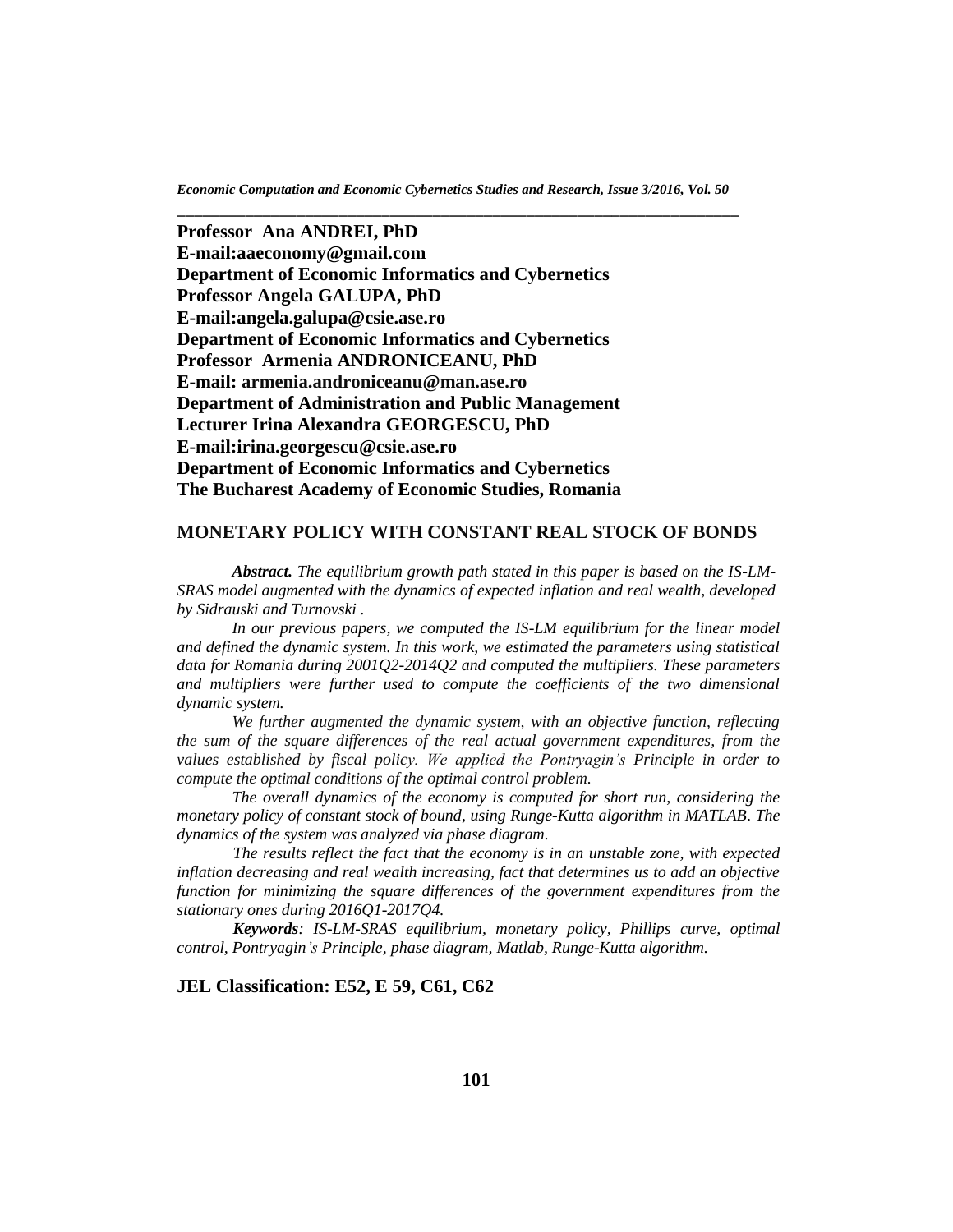#### **1. Introduction**

It is well known that a successful economy is one that has a high rate of economic growth. While the determination of the level and the rate of growth of the potential real output are the focus of growth theory, the determination of actual real output relative to potential real output is a concern of stability theory (Hossain  $\&$ Chowdhury, 1996).

This paper is focused on the role of monetary policy with constant real stock of bonds policy, which is one of the macroeconomic instruments frequently employed for budget deficit financing. Our theoretical and empirical work is focused on an IS-LM- SARS model with adaptive expectations, based on the model developed by Sidrauski-Turnovski (Turnovski, 1996).

 Theoretical and empirical concerns for the study of monetary policies and those using dynamic IS-LM models are numerous.

Unlike Keynesian models that work under the assumption of adaptive expectations of agents, the new Keynesian models contain a forward-looking approach meaning expectations of the agents.

Hicks and Hansen's IS-LM model was improved by Blanchard's contribution (Blanchard, 1981) who developed its dynamic version and introduced endogenous expectations of forward-looking agents.

In recent years dynamic IS-LM models have been used in the monetary policy analysis. Casares and McCallum (2000) extend the IS-LM framework by incorporating endogenous investments and including capital adjustment costs.

Li and Wu (2015) made a theoretical analysis of the limitations existing in the classic aggregate supply and demand in the IS-LM model, of which we mention: the lack of micro foundation, short-term static nature, inconsistent logic, functional defect and research divergence. In order to overcome these limitations, dynamic rational expectations and Phillips curve are introduced in the IS-LM model.

 Hai and Minh Trang (2015) develop a VAR model to study the channels of monetary policy mechanism in Vietnam: exchange rate, interest rate and price shocks. Altăr (2008) analyzes the stability of a dynamic IS-LM model with adaptive expectations under the assumption that the aggregate supply is of Lucas type and the monetary policy is of Friedman type. Oprescu and Andrei (2009) find a quantification of the economic growth, based on the dynamic IS-LM-SRAS model.

Andrei et al. (2014) continue the previous research, by providing a short-term analytical solution of the static and dynamic IS-LM-SRAS equilibrium.

The model of Sidrauski and Turnovski is an example of classical monetary model that highlights the monetary transmission mechanism in a context of fully flexible prices of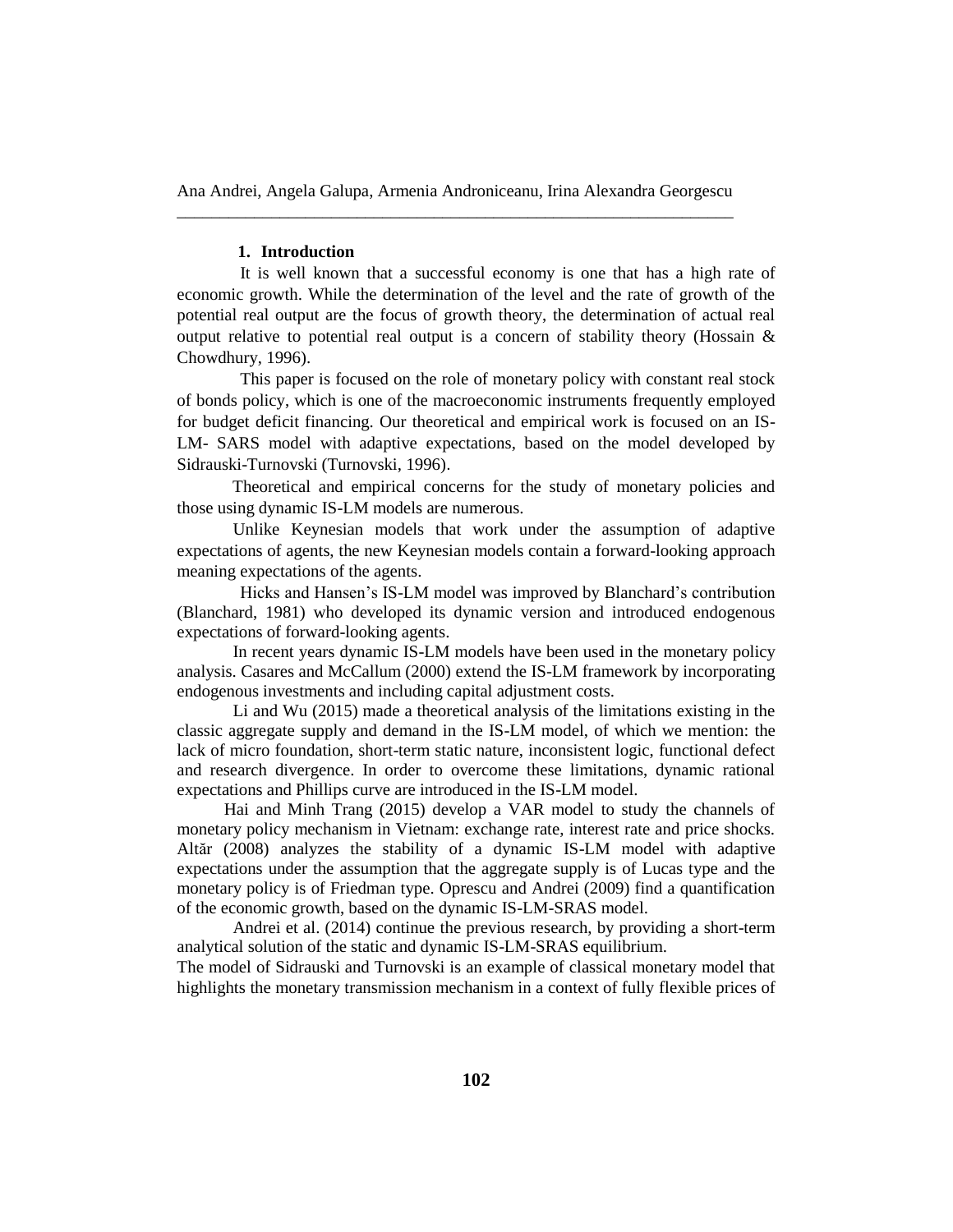goods and labour. The solution of the dynamic model is obtained in terms of expected inflation rate and real wealth (particularly composed of bonds stock and monetary aggregate M1), which evolve according to the dynamic equations. Inflationary expectations are assumed adaptive and accumulation of financial assets occurs through the mechanism of financing budget deficits.

\_\_\_\_\_\_\_\_\_\_\_\_\_\_\_\_\_\_\_\_\_\_\_\_\_\_\_\_\_\_\_\_\_\_\_\_\_\_\_\_\_\_\_\_\_\_\_\_\_\_\_\_\_\_\_\_\_\_\_\_\_\_\_\_\_\_\_

Our original contribution consists in expressing the implicit form of the Sidrausky and Turnovsky model in linear form, estimating the static IS-LM-SRAS model using statistical data series, computing the multipliers, and constructing, analising and solving the dynamic system. In order to improve the paths of the state variables (wealth and expected inflation) we attached an objective functional to the dynamic model and solved the optimal control problem resulted, using the Pontryagin Principle.

The paper is structured as follows. Section 2 refers to the short run dynamics of the economy with the constant real stock of bonds monetary policy for deficit financing. We studied the optimal dynamics of expected inflation and of the real wealth by minimizing the squares of the actual government expenditures gaps from their desired/political values.

Section 3 contains an empirical IS-LM-SRAS estimation for Romania using quarterly data during 2001q2-2014q2. The reesults of the IS-LM-SRAS equilibrium, were used for the computation of the dynamic model. We analyzed the dynamics of the model, computed and predicted the paths using Runge-Kutta algorithm and MATLAB software. Section 4 contains conclusions and further research.

# **2. The short run dynamics of the economy with the monetary policy of constant stock** of bonds  $b(t) = \overline{b}$

We started with the IS-LM-SARS equilibrium, analytically determined in Andrei et al, 2014:

$$
\widetilde{y}(t) = \hat{k}_g \cdot g(t) + \hat{k}_a \cdot a(t) - \hat{k}_g \cdot \vec{i}_r \cdot \pi^e(t) + \hat{k}_g \cdot d_{\text{ISLM}}^a, \nwith: d_{\text{ISLM}}^a = \underline{c} + \underline{i}^R - \hat{k}_m \cdot (m - \overline{m})
$$
\n(1)

$$
\widetilde{i}(t) = -\frac{m_y}{m_i} \cdot \widetilde{y}(t) - \frac{m_a}{m_i} \cdot a(t) + \frac{1}{m_i} (\overline{m} - \underline{m})
$$
\n(2)

$$
\pi(t) = \pi^e(t) + \gamma(\widetilde{y}(t) - \overline{y(t)}), \ \gamma > 0
$$
\n(3)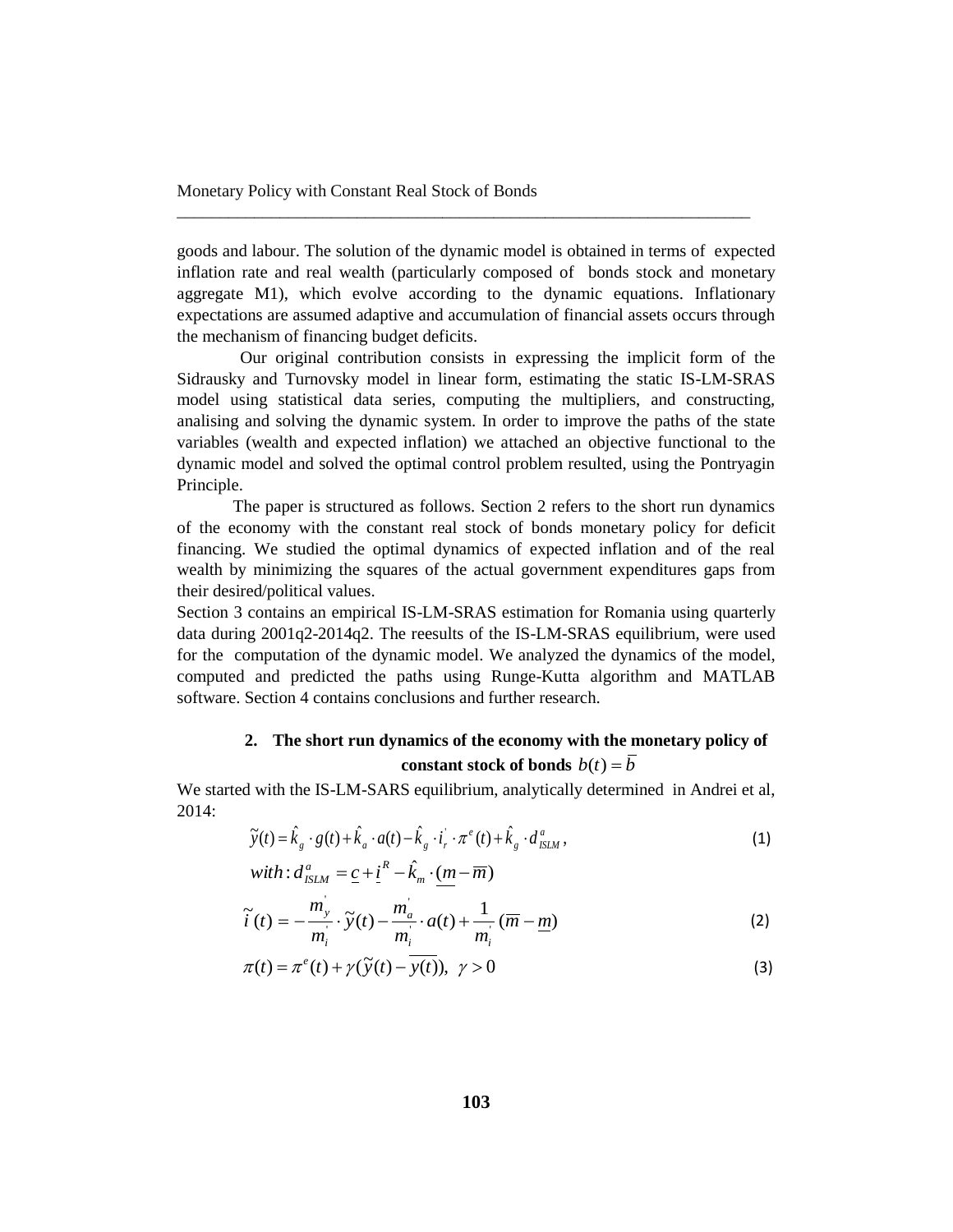where:  $\tilde{y}(t)$  is the equilibrium real GDP,  $g(t)$  is the real government expenditures,  $\hat{k}_g$  is the corresponding multiplier computed under the constant real stock of bonds assumption,  $b(t) = \overline{b}$ ,  $a(t)$  is the real wealth,  $\hat{k}_a$  is the corresponding multiplier, computed under the same assumption,  $i_r$  is the sensitivity of the real investments to the real interest rate *r*,  $\pi^e(t)$  is the expected inflation rate,  $d_{ISLM}^a$  -is the autonomous demand on the goods and money markets,  $\tilde{i}(t)$  is the equilibrium nominal interest rate,  $m_y$  is the sensitivity of the real money demand to the real GDP,  $m_i$  is the sensitivity of the money demand to the nominal interest rate,  $m_a$  is the sensitivity of the money demand to the real wealth,  $\overline{m}$  is the autonomous money demand,  $\overline{m}$  is the constant money supply as a monetary policy instrument,  $y(t)$  is the potential real GDP,  $\pi(t)$  is the actual inflation rate.

Based on the IS-LM-SARS equilibrium computed analytically in the previous work mentioned above and on the Sidrausky-Turnovsky model, we built the dynamic model that considers the dynamics of the economy given by two state variables: expected inflation  $\pi^e(t)$  and real wealth  $a(t)$ :

$$
\begin{cases}\n\dot{\pi}^e(t) = \alpha(\pi(t) - \pi^e(t)), & \alpha > 0 \\
\dot{a}(t) = g(t) - \tau \cdot y(t) + i(t) \cdot b(t) - \pi(t) \cdot a(t)\n\end{cases}
$$
\n(4)

The first equation in (4) emphasizes the fact that the expected inflation dynamics is given by the gap between actual and expected inflation (adaptive inflationary expectations), with the adjustment speed given by the parameter  $\alpha$ .

The wealth dynamics  $\dot{a}(t) = \dot{m}(t) + \dot{b}(t)$  is given by the monetary policy for budget deficit  $DB(t) = g(t) - \tau y(t) + i(t) b(t)$  financing, with  $g(t)$  real government expenditures and  $\tau$  tax rate.

The budget deficit  $DB(t)$  is set up in the primary deficit  $(g(t) - \tau y(t))$  and the debt service (interest payments) on government bonds  $i(t)b(t)$ .

In addition, the real current wealth is eroded by inflation, so, it is reduced by  $(-\pi(t) \cdot a(t))$ .

In conclusion, the economy is characterized by five endogenous variables  $(y(t), i(t), \pi(t), \pi^{e}(t), a(t))$  from which the last two  $(\pi^{e}(t), a(t))$  are state variables.

The instrumental variables are: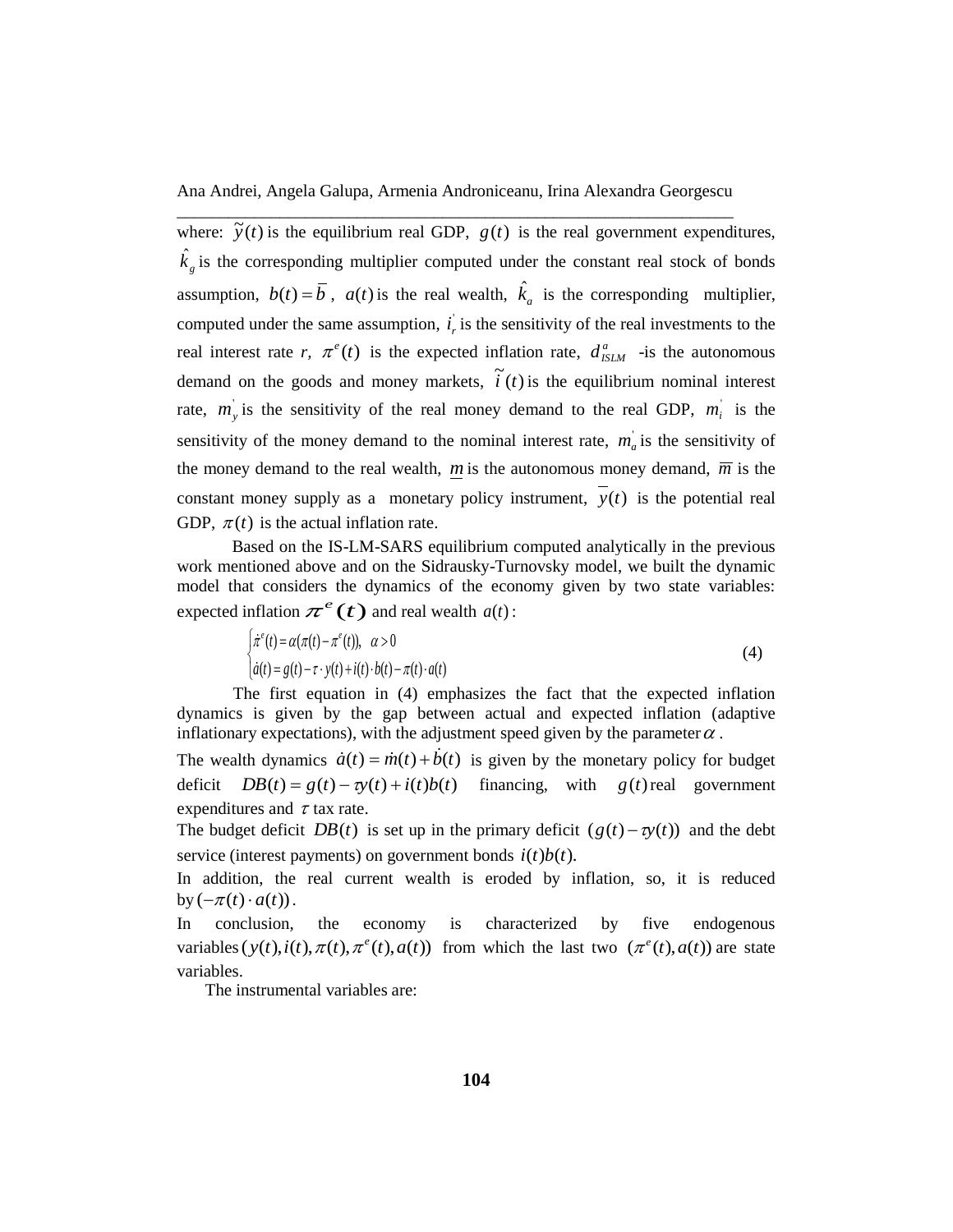1. either -  $m(t)$  the money issue, or  $-b(t)$  bonds issue, depending on the monetary policy of the government (so that in  $a(t) = m(t) + b(t)$  the other variable results to be endogenous);

\_\_\_\_\_\_\_\_\_\_\_\_\_\_\_\_\_\_\_\_\_\_\_\_\_\_\_\_\_\_\_\_\_\_\_\_\_\_\_\_\_\_\_\_\_\_\_\_\_\_\_\_\_\_\_\_\_\_\_\_\_\_\_\_\_\_\_

2.  $g(t)$  instrumental variable used by government.

We notice that the expected inflation dynamics  $\dot{\pi}^e(t)$  is deduced in relation to an unobservable variable "Okun gap", using SRAS (see Oprescu, Andrei, 2009):

$$
\dot{\pi}^e(t) = \alpha \gamma(y(t) - \overline{y(t)}) \tag{4.1}
$$

The SRAS equation was determined using expectations augmented Phillips curve, that was estimated using the gaps resulted from the difference between actual real GDP and potential GDP.

The specification of the dynamic model on the short run is obtained by replacing in the equations (4) the equilibrium paths  $\tilde{y}(t) = \tilde{y}(a(t), \pi^e(t), g(t), \bar{b})$  and  $\widetilde{i}(t) = \widetilde{i}(a(t), \pi^e(t), g(t), \overline{b})$ , so that:

$$
\begin{cases}\n\dot{a}(t) = g(t) - (\gamma \cdot a(t) + \tau)\tilde{y}(t) + (\gamma \cdot \overline{y} - \pi^e(t))a(t) + \tilde{i}(t) \cdot \overline{b} \\
\dot{\pi}^e(t) = \alpha \gamma(\tilde{y}(t) - \overline{y(t)})\n\end{cases}
$$
\n(5')

Taking into account the equilibrium paths (1), (2) and SRAS curve (3), we obtain the system of differential nonlinear equations that gives the dynamics of the economy in equilibrium:

$$
\begin{cases}\n\dot{a}(t) = \alpha_1 \pi^e(t) \cdot a(t) - \alpha_2 \cdot a^2(t) + \alpha_3 \pi^e(t) + \alpha_4 \cdot g(t) + \alpha_5 \\
\dot{\pi}^e(t) = \beta_1 \cdot a(t) - \beta_2 \pi^e(t) + \beta_3 \cdot g(t) + \beta_4\n\end{cases}
$$
\n(6)

The state variables are expected inflation  $\pi^e(t)$  and real wealth  $a(t)$  and the instrumental variable is the real government expenditures  $g(t)$ .

## **2.1 The optimal path of the system**

We consider as government expenditures the value that corresponds to the null extended budget deficit:

$$
DB(t) = g(t) - \tau y(t) + i(t)b(t) = 0
$$
\n(7)

Consider further the equilibrium paths of the real GDP, the equilibrium path of the nominal interest rate and the constant stock of bonds assumption:

$$
y(t) = \tilde{y}(t), \quad i(t) = \tilde{i}(t), \quad b(t) = \vec{b}
$$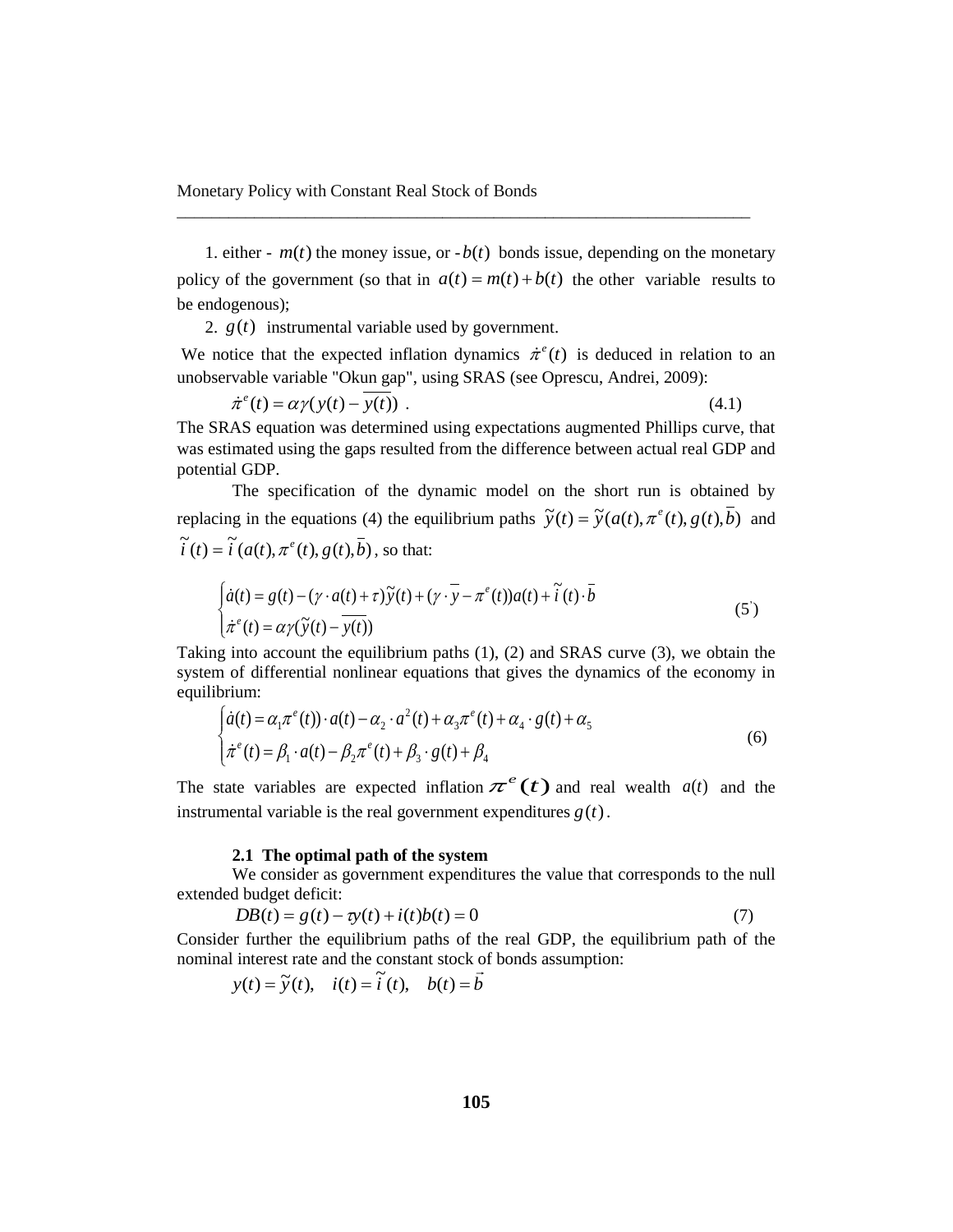so that, the path of the real government expenditures becomes:

 $g^*(t) = \tau \tilde{y}(t) - \tilde{t}(t) \bar{b}$ 

We can now formulate an optimal control problem that consists in the minimization of the squares of: government expenditures gaps from their policy values  $(g(t) - g^*(t))^2$ :

$$
\min_{0} \int_{0}^{T} [(g(t) - g^*(t))^2] dt
$$
  
\n
$$
\dot{a}(t) = \alpha_1 \pi^e(t) \cdot a(t) - \alpha_2 \cdot a^2(t) + \alpha_3 \pi^e(t) + \alpha_4 \cdot g(t) + \alpha_5
$$
  
\n
$$
\dot{\pi}^e(t) = \beta_1 \cdot a(t) - \beta_2 \pi^e(t) + \beta_3 \cdot g(t) + \beta_4
$$
\n(8)

*with*  $a(0), \pi^e(0)$  given

The Hamiltonian function is:

$$
H(a(t), \pi^{e}(t), g(t), \lambda_{1}(t), \lambda_{2}(t)) = (g(t) - g^{*}(t))^{2} + \lambda_{1}(t)(\alpha_{1}\pi^{e}(t) \cdot a(t) - \alpha_{2} \cdot a^{2}(t) + \alpha_{3}\pi^{e}(t) + \alpha_{4} \cdot g(t) + \alpha_{5}) + \lambda_{2}(t)(\beta_{1} \cdot a(t) - \beta_{2}\pi^{e}(t) + \beta_{3} \cdot g(t) + \beta_{4})
$$
\nThe optimal path of the real government expenditures: (9)

The optimal path of the real government expenditures:

$$
\frac{\partial H(.)}{\partial g(t)} = 0 \Longrightarrow g(t) = -\frac{1}{2}(\lambda_1(t)\alpha_4 + \lambda_2(t)\beta_3) + g^*(t)
$$
\n(10)

is replaced in the Hamiltonian system, obtaining:

$$
\begin{aligned}\n\dot{\lambda}_1(t) &= -\lambda_1(t)\alpha_1 \pi^\epsilon(t) + 2\lambda_1(t)\alpha_2 \cdot a(t) - \lambda_2(t)\beta_1 \\
\dot{\lambda}_2(t) &= -\lambda_1(t)\alpha_1 a(t) - \lambda_1(t)\alpha_3 + \lambda_2(t)\beta_2 \\
\dot{a}(t) &= \alpha_1 \pi^\epsilon(t) \cdot a(t) - \alpha_2 \cdot a^2(t) + \alpha_3 \pi^\epsilon(t) - \frac{1}{2}\alpha_4^2 \cdot g(t)\lambda_1(t) - \frac{1}{2}\alpha_4 \beta_3 \lambda_2(t) + g^*(t) + \alpha_5 \\
\dot{\pi}^\epsilon(t) &= \beta_1 \cdot a(t) - \beta_2 \pi^\epsilon(t) - \frac{1}{2}\beta_3 \alpha_4 \lambda_1(t) - \frac{1}{2}\beta_3^2 \lambda_2(t) + g^*(t) + \beta_4 \\
\text{with } a(0), \pi^\epsilon(0), \lambda_1(T), \lambda_2(T) \text{ given}\n\end{aligned} \tag{11}
$$

 This is a system of nonlinear differential equations, with mixed Cauchy conditions, that could be linearized around the stationary point  $(\lambda_1^*, \lambda_2^*, a^*, \pi^{e^*})$  and solved as a linear dynamic first order system, or could be solved numerically using MATLAB Runge-Kutta algorithm.

#### **3. Empirical study for Romania**

Our goal is to estimate the dynamic model given by (6), resulted from the assumption on the evolution of the expected inflation and real wealth, with the specification that the analysis is on short run. In the construction of the dynamic model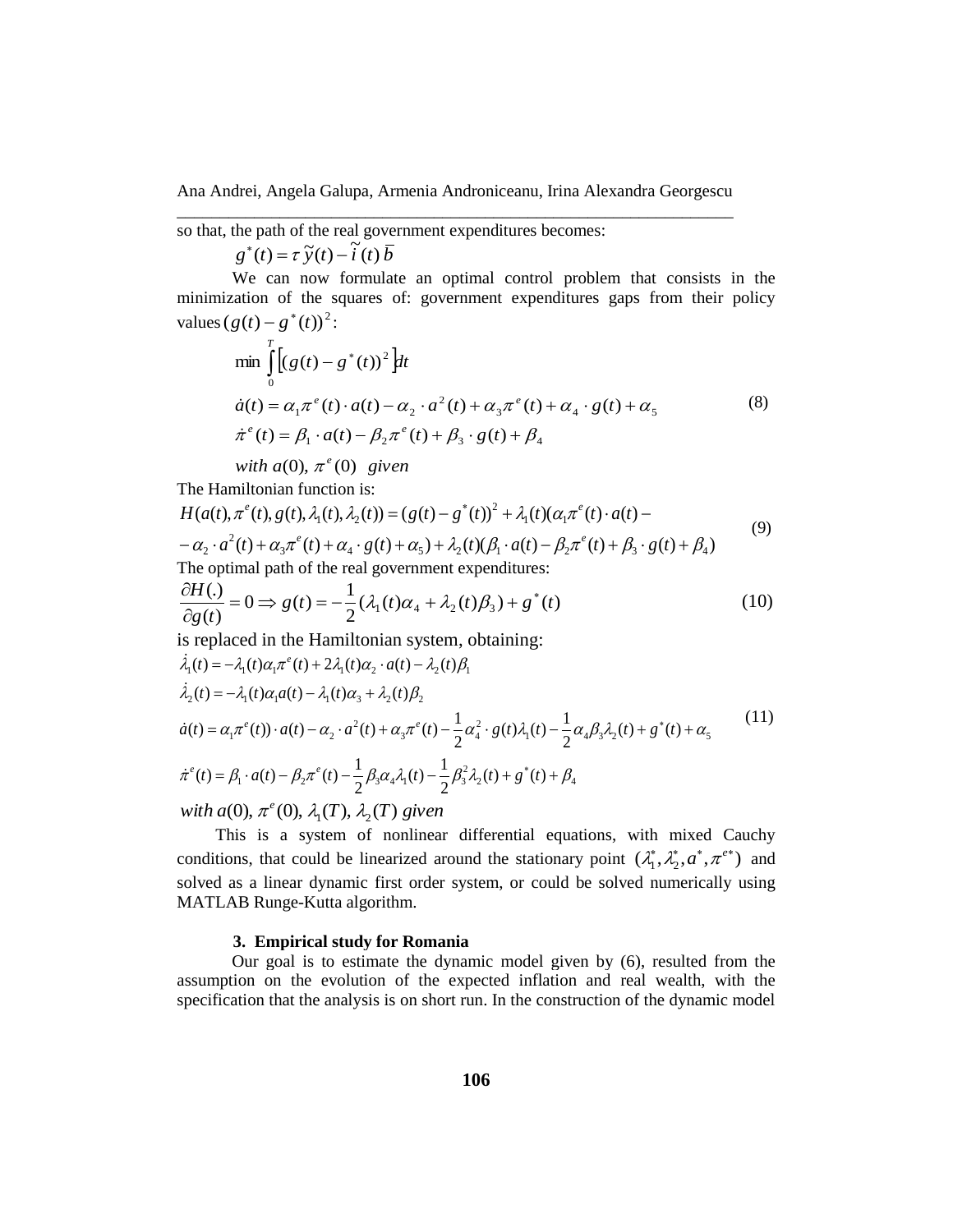we used the IS-LM-SRAS equilibrium values for real income and nominal interest rate.

\_\_\_\_\_\_\_\_\_\_\_\_\_\_\_\_\_\_\_\_\_\_\_\_\_\_\_\_\_\_\_\_\_\_\_\_\_\_\_\_\_\_\_\_\_\_\_\_\_\_\_\_\_\_\_\_\_\_\_\_\_\_\_\_\_\_\_

 The theoretical aspects of the IS-LM-SRAS static equilibrium for the specified linear functions, have been treated in Andrei et al. (2014).

#### **3.1 IS-LM-SRAS model estimate**

We initiated the empirical work with the IS model computation, for which we first estimated the investment and the consumption functions.

The regressions are performed using quarterly real data during 2001Q2-2014Q2 for actual GDP, GDP deflator, gross capital formation (National Institute of Statistics data), CPI (Consumption Price Index), actual inflation rate, expected inflation rate (under the assumption of adaptive inflationary mechanism), reference interest rate NBR data.

As it can be seen in Figure 1, the actual quarterly data of real investments exhibit repeating seasonal pattern.



**Figure 1: Real investments, quarterly Figure 2: Actual and HP filtered**



**data 2001Q2-2014Q2 real investments, quarterly data 2001Q2-2014Q2** 

In order to remove the seasonality we tried the simplest deterministic seasonal model, using some seasonal dummy models with intercept:

$$
i^{R}(t) = \alpha + \delta_2 D_{2t} + \delta_3 D_{3t} + \delta_4 D_{4t}
$$
  

$$
i^{R}(t) = \alpha + \delta_1 D_{1t} + \delta_2 D_{2t} + \delta_3 D_{3t}
$$

where the dummy variable is  $D_{it} = 1$  for the season  $i = 1,...,4$  and

 $D_{jt} = 0$ ,  $j = 1,..,4$ ,  $j \neq i$ . All the estimations were rejected because of the

unsatisfactory regression statistics.

We then tried to remove the seasonality applying the HP filter to the actual real investment data and obtained the trend free of seasonality influences, as could be seen in Figures 2 and 3.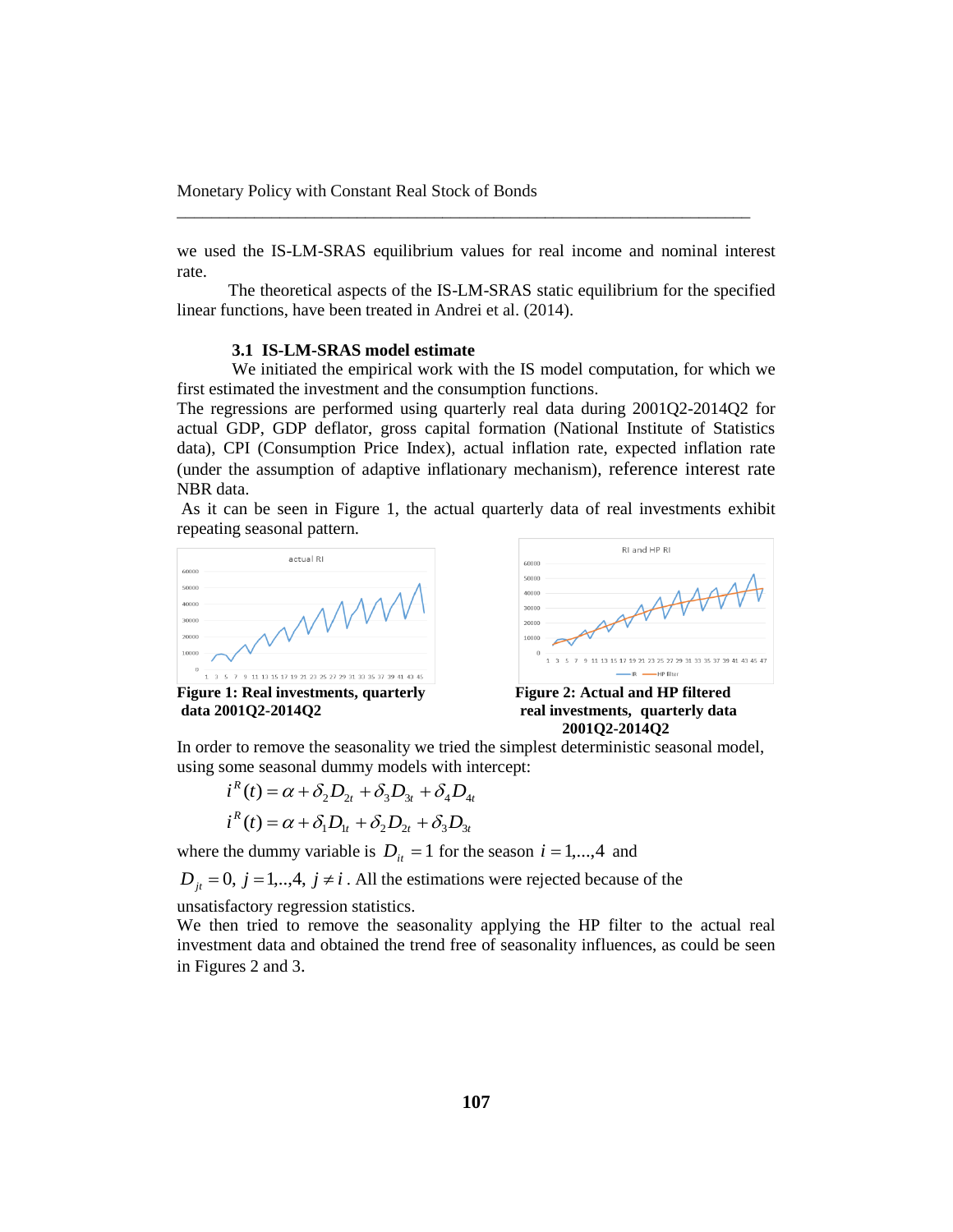Ana Andrei, Angela Galupa, Armenia Androniceanu, Irina Alexandra Georgescu \_\_\_\_\_\_\_\_\_\_\_\_\_\_\_\_\_\_\_\_\_\_\_\_\_\_\_\_\_\_\_\_\_\_\_\_\_\_\_\_\_\_\_\_\_\_\_\_\_\_\_\_\_\_\_\_\_\_\_\_\_\_\_\_\_

 $i'_{y} = 0.293587$ ,  $i'_{r} = -1762.37$ ,  $i'_{r} = 0$ ,  $c_{t} = cyclical component$  $i^{R}(t) = i_{y} \cdot y(t) + i_{r} \cdot (i(t) - \pi^{e}(t)) + \underline{i^{R}} = 0.293587 y(t) - 1762.37(i(t) - \pi^{e}(t)) + c_{t}$ *R*  $v_y' = 0.293587$ ,  $i_y' = -1762.37$ ,  $i_y'' = 0$ ,  $c_t =$  $e^{i(x)} + iR = 0.202597...$  (a)  $1762.27(i) = e^{i\theta}$  $y \cdot y(r) + r_r$  $R(t) = i_y \cdot y(t) + i_r \cdot (i(t) - \pi^e(t)) + i^R = 0.293587 y(t) - 1762.37(i(t) - \pi^e(t)) + c_t$ (12)



**Table 1: Regression statistics**

27121.89 1.612111 0.014254

From the regression statistics in the table above, we conclude that, after removing the seasonality, the model fits well the data and the parameters could be considered good estimators for the model.

X Variable 10.293587 0.014522 14.84443 1.58E-18 0.186284 0.244857 0.186284 0.244857

So, *Multiple*  $R = 0.943072$  assures us that the dependent variable (real investments) is correlated with the independent variables (real GDP and real interest rate).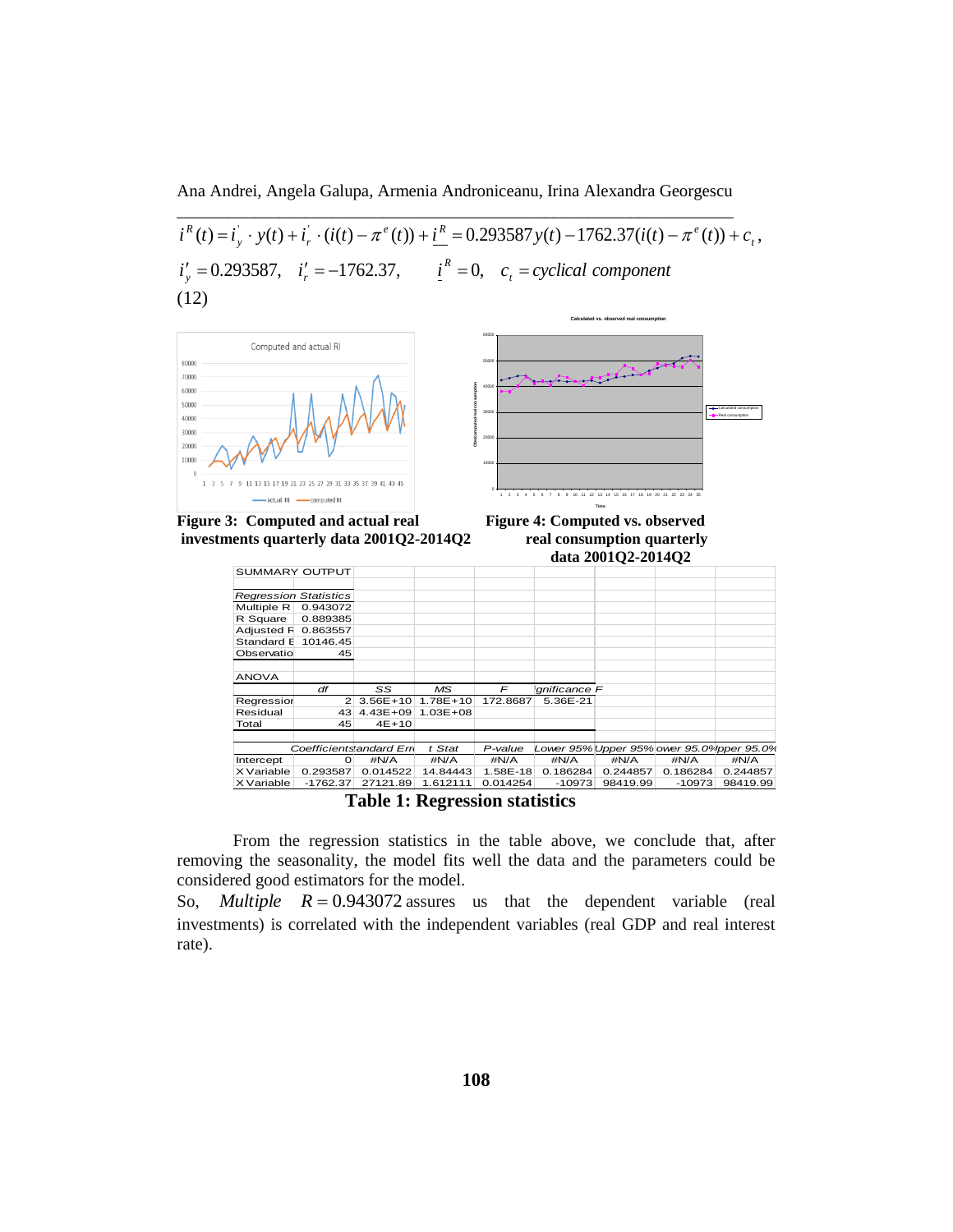The coefficient of multiple determination,  $R^2 = 0.889385$  shows that the regression model is a good fit of the data, meaning that it explains much of the variability of the data.

\_\_\_\_\_\_\_\_\_\_\_\_\_\_\_\_\_\_\_\_\_\_\_\_\_\_\_\_\_\_\_\_\_\_\_\_\_\_\_\_\_\_\_\_\_\_\_\_\_\_\_\_\_\_\_\_\_\_\_\_\_\_\_\_\_\_\_

The Adjusted R shows that 86.3557% of variation is explained by the significant independent variables. The Significance F is very small,  $5.36 \times 10^{-21}$ , hence the results are reliable.

All *p*-values are less than 0.05 so, we can reject the null hypothesis.

From the economic point of view, we obtained some results that deserve some attention. So, the coefficient  $i_y = 0.293587$  symbolizes the marginal and average sensitivity of real investments  $i^R(t)$  to real income  $y(t)$  and its value reflects an important accumulation process in Romania.

The sensitivity of investments to real interest rate  $i'_r = -1762.37$  has a highly negative value, such that each variation of the real interest rate is transferred with opposite effect, upon the real investments. The highly negative value of  $i'_r$  transfers and amplifies the volatility of the real interest rate, to volatility of the real investments, as could be seen in Figure 1.

We then estimated the Keynesian type consumption function, augmented with real wealth:

$$
c(t) = \underline{c} + c'_y y^d(t) + c'_a a(t) =
$$
  
= 9330.47 + 0.593354y<sup>d</sup> (t) + 0.130667a(t), c'\_y = 0.593354,  $c$  = 9330.47, c'\_a = 0.130667

We recall that  $c(t)$  is the real consumption, c is the autonomous consumption,  $y^d(t)$ is the disposal income  $c'_y$ ,  $c'_a$  are the corresponding marginal propensity of consumption to income and wealth respectively.

The data used are: consumption expenditures of the population, disposal income (computed below), real wealth computed as a sum of real bonds (taken as portfolio investments balance of bonds nature from the payments balance of Romania) and real stock of money (considered as M1 monetary base composed by cash and demand deposits) NBR data, CPI (Consumption Price Index, NBR data).

The regression statistics assures us that the estimators could be considered satisfactory. The disposal income was computed using NIS data for GDP, divided by deflator, real stock of bonds and real wealth (mentioned above), reference interest rate NBR data, expected inflation (adaptive mechanism) NBR data, taxes as percentage in GDP, World Bank data:

$$
y^{d}(t) = (1 - \tau)y(t) + i(t) \cdot b(t) - \pi^{e}(t) \cdot a(t) + (\underline{\theta} - t) = (1 - \tau)y(t) + i(t) \cdot b(t) - \pi^{e}(t) \cdot a(t)
$$
(14)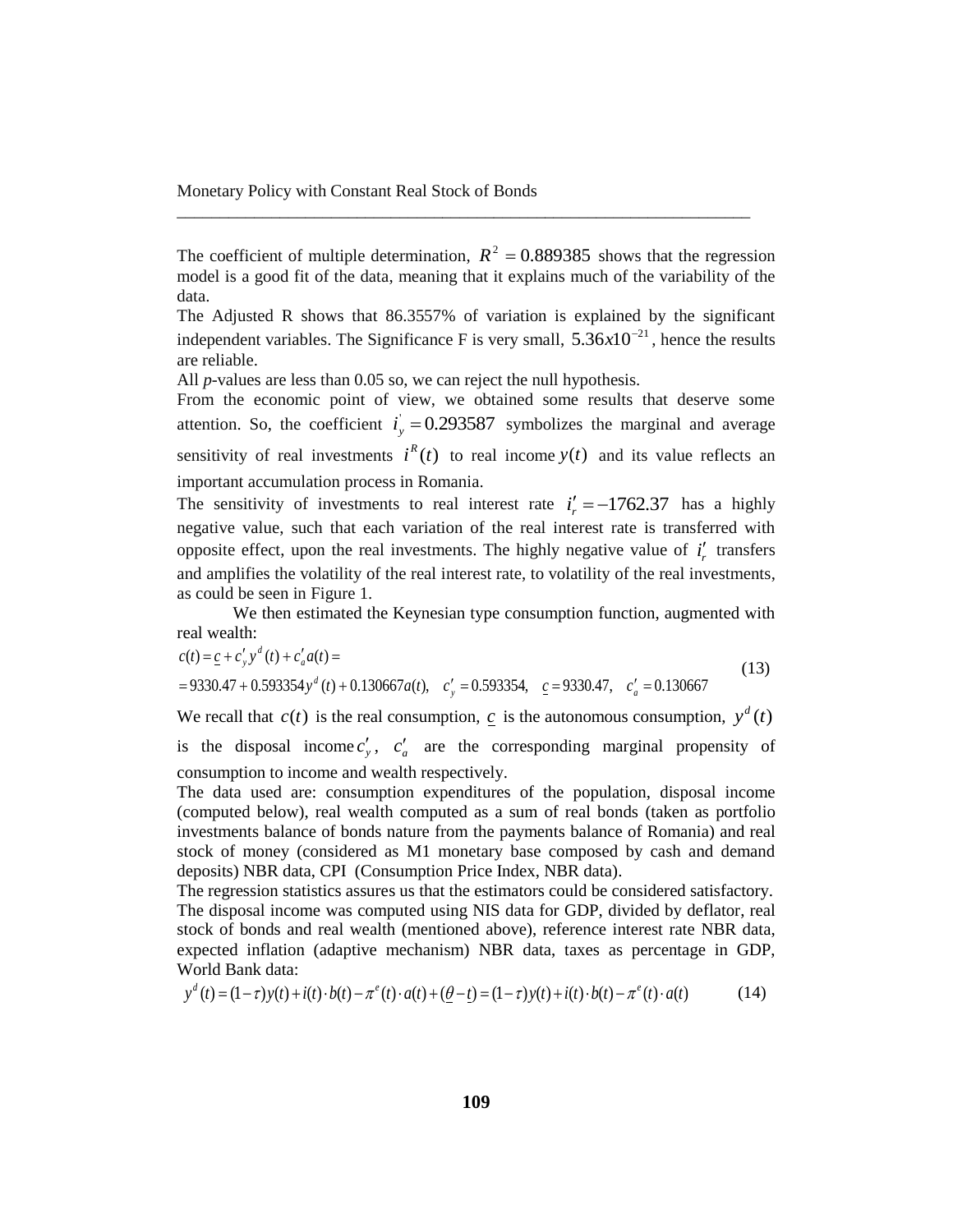The parameter  $\tau = 0.179$  (computed as average, World Bank data)  $\theta$  fixed transfers, *t* fixed taxes are assumed to be equal.

The actual and computed real consumption have close paths, which again point to the fact that the consumption function (13) fits well the data, as it can be seen in Figure 4. From Figure 4, we notice the decrease in both actual and the computed consumption during the crisis period (30Q-42Q). For given values of fiscal policy instruments:  $\tau = 0.179$ tax rate,  $g^* = 6870.524$  tens million lei, constant real government expenditures and for  $\pi^e = 0.0199$  computed as the average value of the last 12 quarters, for the real stock of bonds  $\overline{b} = 1590.90$  million lei (average value computed from NBR data), and for the autonomous demand computed as a sum of the autonomous investments, autonomous consumption and government expenditures  $(g^* + d_{IS}^a)$  the obtained IS function is:

*IS* :  $0.205076y(t) + 766.3244i(t) = 0.404737a(t) + 13633.661$  (15)



 **data 2001Q2-2014Q2** 



We proceed then to compute the LM curve, using as dependent variable the real monetary aggregate M1, and, as independent variables, the real income, the nominal interest rate and the real wealth. The estimated function LM is:

 $m(t) = \underline{m} + m'_a a(t) + m'_i i(t) + m'_y y(t) = 98878.38 + 0.77352a(t) - 1701.88i(t) + 0.3345y(t)$  (16)

The regression statistics leads us to believe that the function adjusts well statistical data (see Figure 5).

The sensitivity of money demand to the nominal interest rate  $m_i' = -1701.88$  has a highly negative value so that, a small variation in the nominal interest rate implies an important variation in the money stock in the opposite sense. The parameter  $m'_y = 0.3345$ , the sensitivity of the money stock to the real income, reflects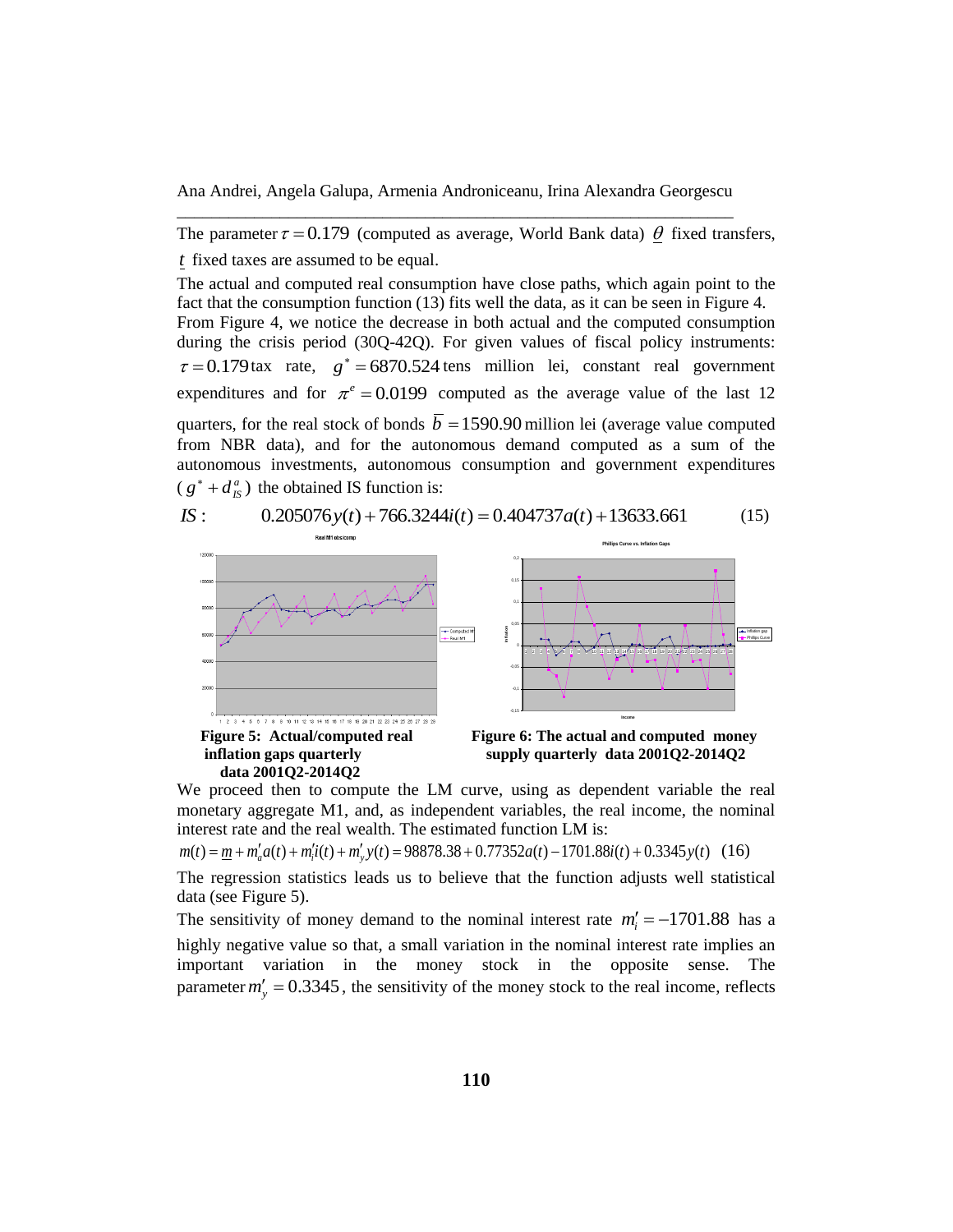the fact that an important share of the money stock is used for actual transactions. Finally,  $m'_a = 0.77352$  the sensitivity of money stock to the real wealth, shows a tight interrelation between the financial and monetary markets.

\_\_\_\_\_\_\_\_\_\_\_\_\_\_\_\_\_\_\_\_\_\_\_\_\_\_\_\_\_\_\_\_\_\_\_\_\_\_\_\_\_\_\_\_\_\_\_\_\_\_\_\_\_\_\_\_\_\_\_\_\_\_\_\_\_\_\_

Going forward with the application of the model, we estimated the SRAS curve as:

$$
\pi(t) - \pi^{e}(t) = \gamma(y(t) - y(t)) = 0.0000022(y(t) - y(t))
$$
\n(17)

We used as dependent variable the actual inflation gaps from the expected value, considering adaptive mechanism of expectations and, as the independent variable, the output gaps between actual real GDP and potential GDP, using the results obtained by Andrei, Paun (2014). The coefficient  $\gamma$  was estimated using regression without intercept. The actual and computed inflation gaps could be seen in figure 5. The equilibrium path for the computed real income is:

 $\widetilde{y}(t) = 1.56g(t) + 1.0331m(t) + 0.02779a(t) + 228824.064\pi^{e}(t) + 7312.5632$  (18)

where the autonomous demand of goods and money  $d_{ISLM}^a = 7312.5632$  *million lei*.



**real GDP quarterly data 2001Q2-2014Q2 nominal interest rates, quarterly data**

 **2001Q2-2014Q2**

We observe that during the period considered, 2001Q2-2014Q2, the equilibrium path maintains the tendency of the actual data, so, we concluded that the model is well specified.

The equilibrium nominal interest rate path, computed with the equilibrium real GDP, real wealth and real monetary aggregate is:

 $\tilde{i}$   $(t) = 0.000019655\tilde{y}(t) + 0.00002099a(t) - 0.00005875m(t) + 5.8091$  (19)

The computed equilibrium nominal interest rate trend meets the current values, showing the fact that the model matches the studied economic processes.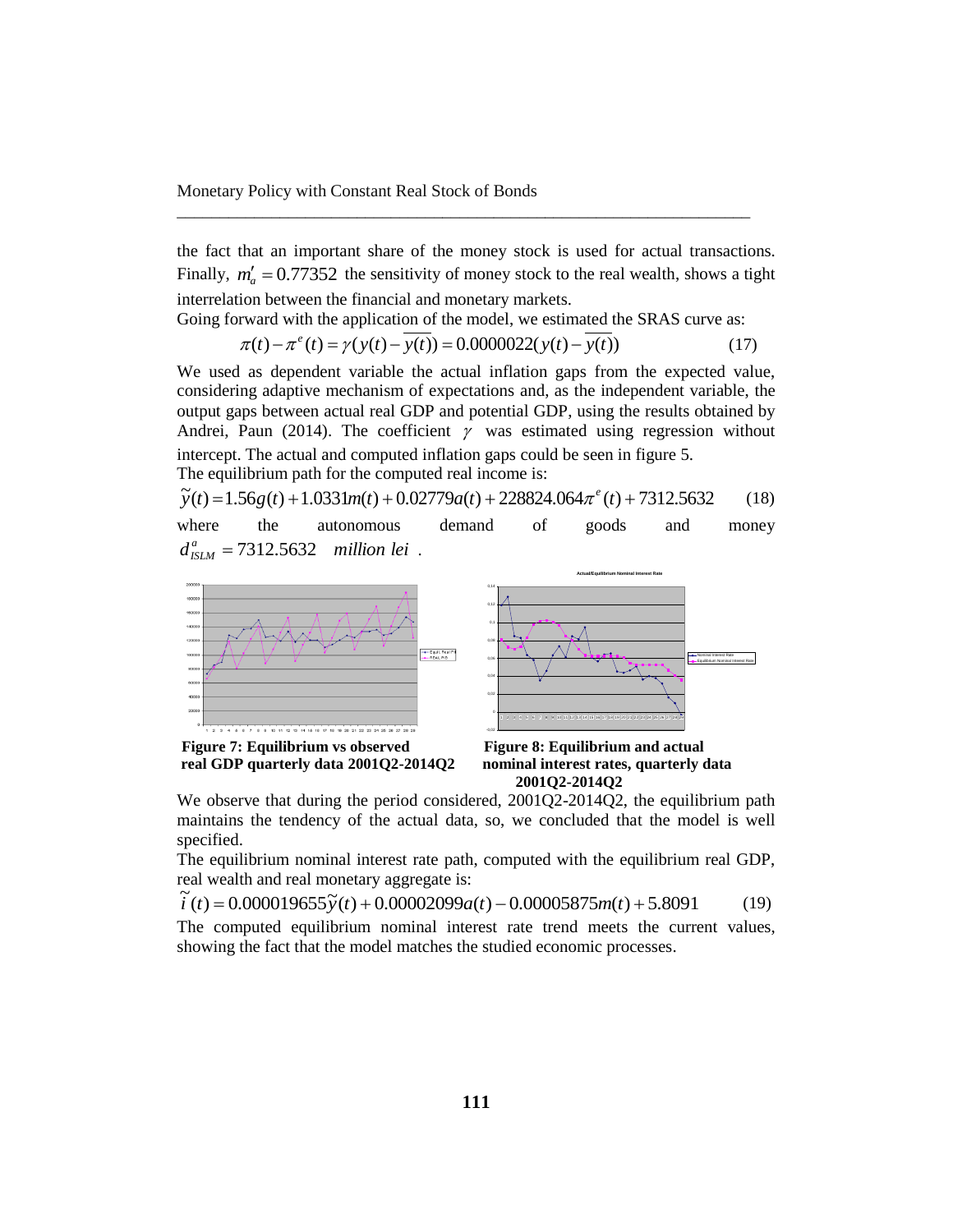## **3.2 The dynamic model**

Using the results of the static IS-LM equilibrium and SRAS curve under assumptions of constant real stock of bonds, and the dynamic mechanism of the adaptive inflationary expectations respectively, we obtained the dynamic system given analytically by equations (6).

The dynamic system, computed using (6), (18), (19) is:  
\n
$$
\begin{cases}\n\dot{a}(t) = 0.021479462 \ a(t)\pi^e(t) - 3.94444x10^{-8} \ a^2(t) - 23305.8366\pi^e(t) - 1058.9089 \\
\dot{\pi}^e(t) = 2.53451x10^{-6} \ a(t) + 0.97446 \ \pi^e(t) - 0.2046366\n\end{cases}
$$
\n(20)

with the stationary paths:

$$
\dot{a}(t) = 0 \Rightarrow \pi^e(t) = 8.913537 \times 10^{-7} a(t) - 1.685749 \times 10^{-12} a^2(t) - 0.0465943
$$

$$
\dot{\pi}^e(t) = 0 \Rightarrow \pi^e(t) = 2.593721 \times 10^{-6} a(t) - 0.229547
$$

$$
(21)
$$

and the computed (using MATLAB) stationary pair:

$$
a^* = 87931.13956 million\; lei\tag{22}
$$

$$
\pi^{e^*}=0.022135
$$

The resulting phase diagram could be seen in Figure 9.



**Figure 9***:* **Phase diagram of the dynamic system (detail)**

In the phase diagram we see that there are two stability areas and two instability areas delimited by the stationary paths given by (21). In the ABC stability area, the wealth and expected inflation increase, and the force vector shows that the path asymptotically converges to the stationary point A. In the opposite side, the FAD area, the real wealth and the expected inflation decrease, the force vector shows that the path asymptotically converges to the stationary point A. In the two stationary zones, the stationary paths run from opposite directions, forming a saddle stationary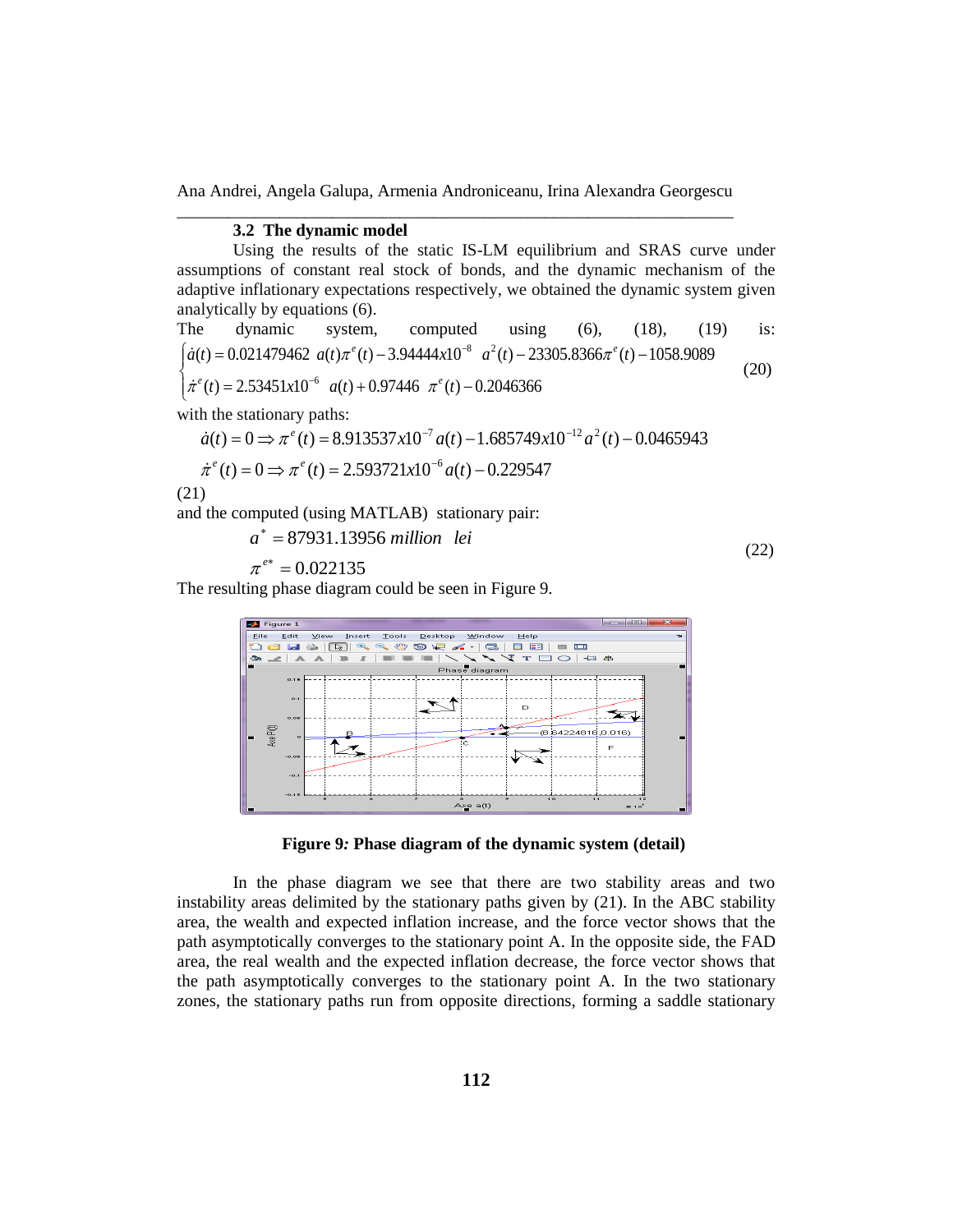trajectory. The BAD and CAF areas are unstable that means that the paths diverge from the stationary point A.

\_\_\_\_\_\_\_\_\_\_\_\_\_\_\_\_\_\_\_\_\_\_\_\_\_\_\_\_\_\_\_\_\_\_\_\_\_\_\_\_\_\_\_\_\_\_\_\_\_\_\_\_\_\_\_\_\_\_\_\_\_\_\_\_\_\_\_

 Considering the initial values of the real wealth and expected inflation at the level of Q4 2007,  $a_{2007Q4} = 86422.4816$  million lei;  $\pi_{2007Q4}^e = 0.0162$  respectively, we notice that the economic system is situated in the CAF zone of the phase space, so, in an unstable zone. In the CAF zone, the wealth increases and the inflationary expectations fall.

In the phase space, hence, the path starts at the point  $a_{2007Q4} = 86422.4816; \pi^{e}_{2007Q4} = 0.0162$  and continues with increasing values of wealth and decreasing values of inflationary expectations.

We further calculated the trajectories of the two indicators, based on dynamic system (20), using MATLAB Runge-Kutta algorithm subroutine for nonlinear differential equations systems.

We also made a prediction of two state indicators for the period 2014Q2- 2017Q4. The predicted values for the end of the period are:  $a_{2017Q4} = 199630.497779$  *million lei*  $\pi_{2017Q4}^e = -0.00531$  that reflect also the tendencies deduced in the state phase analysis. The graphs of the two paths are reflected in Figures 10 (a), (b) below





The applied model on the data leads to results consistent with the trend of the actual values, proving that the model is well specified and that estimated functions capture the current data trends.

From the economic point of view, though the results reflect the actual tendencies of the Romanian corresponding indicators, they could not be accepted on long run.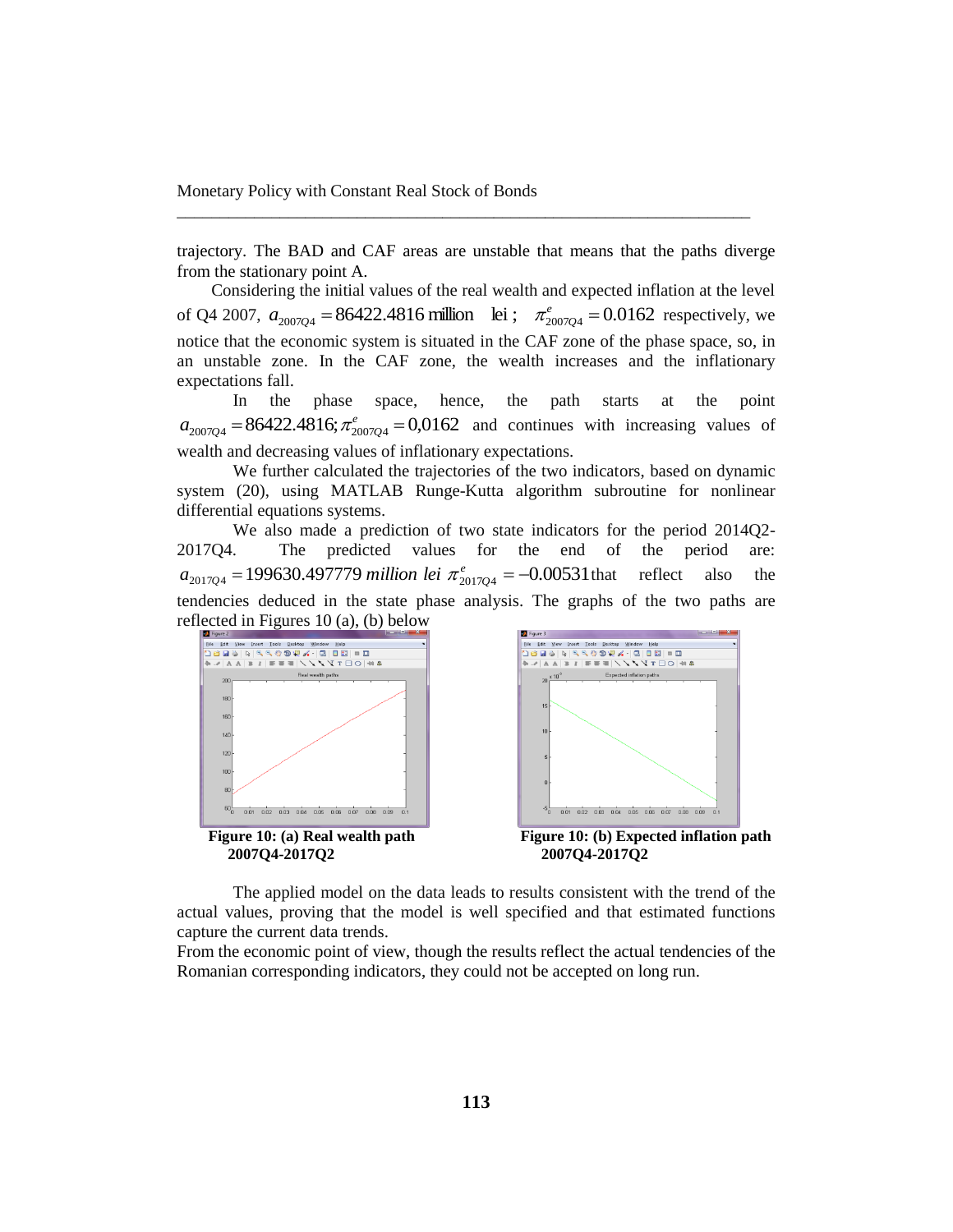Having in view that the model includes two macroeconomic policies, namely, constant issue of bonds for budget deficit financing and constant government expenditures, we tried to drive out the system's path from the unstable zone and from the deflationary tendency, attaching an objective quadratic function to (6) and solving the optimal problem (8) (Andrei et al. 2016).

The solution could be seen graphically in Figure 11 (a), (b) below.

The optimal solution drives to increasing trajectories for both state variables. This proves that the optimal control problem is well specified for the goal to out the economy from a deflationary tendency, maintaining a long time economic growth and moving the trajectory to a stable area.





In Figure 11(a), it could be seen that the expected inflation has an increasing trend, starting from the initial value of  $\pi_{2016Q1}^e = -2.1\%$ , and continously increasing to  $\pi_{2017Q4}^e = 2.0\%$  revealing the fact that the policy mix assumed has the desired effect.

 The real wealth path has a parabolic trend, starting from  $a_{201601} = 2226.2392$ hundreds of millions lei and reaching the value  $a_{2016Q4} = 2198.465$  hundreds of millions lei in Q4 of 2016, then rising until the end of 2017, reaching approximately the starting value.

The minimum value of the real wealth is reached in the same period when the expected inflation passes from negative to positive values.

The optimal actual government expenditures path has a decreasing trend from the initial value to the policy value  $g^* = 6870.524$  tens million lei.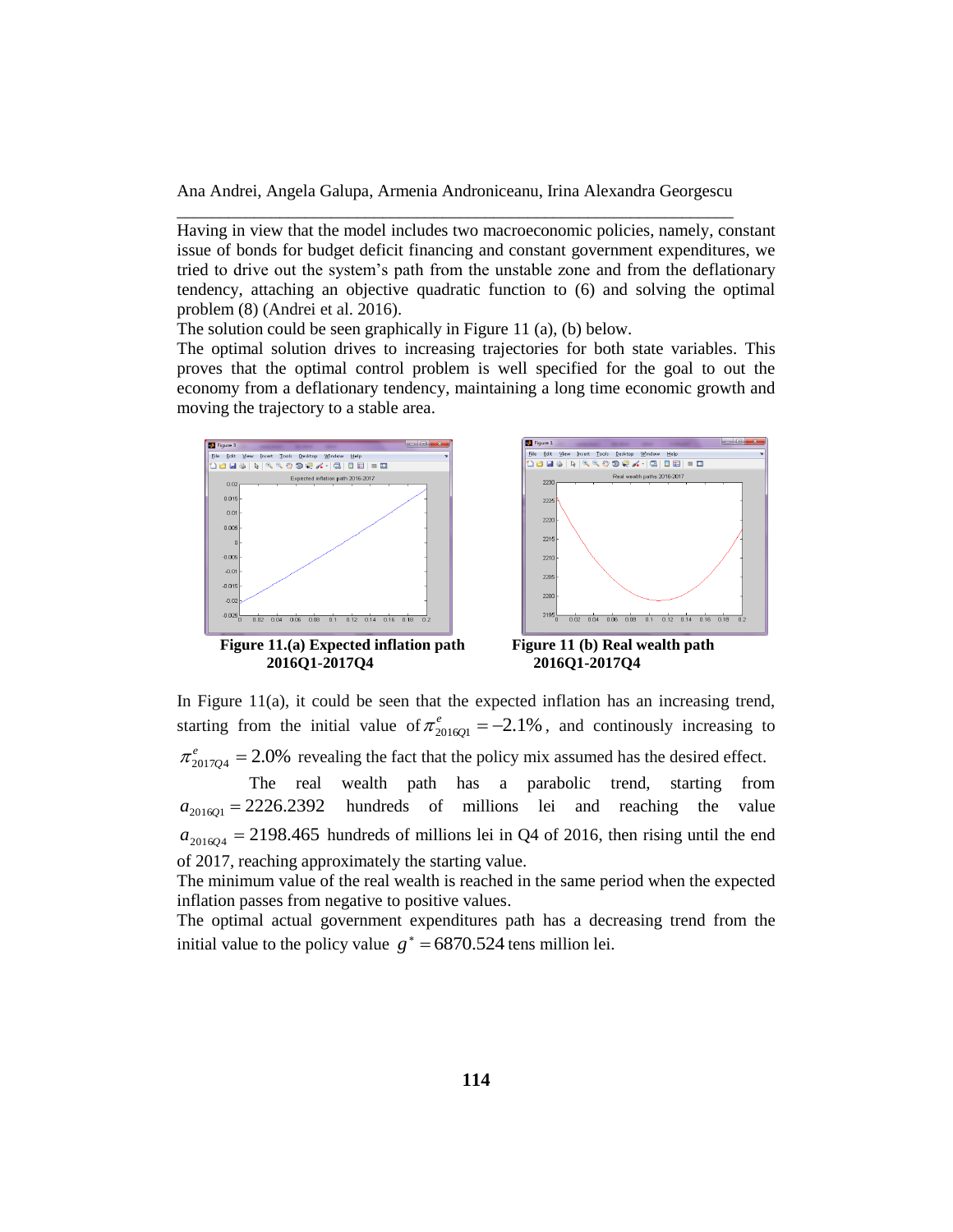Monetary Policy with Constant Real Stock of Bonds

**4 Conclusions and further research**

 Theoretically the authors use in this article a linear version of IS-LM-SARS with wealth model, developed in a previous paper (Andrei et al. 2014), build the dynamic model using equilibrium paths resulted from the static model and formulate an optimal control problem by attaching to the dynamic model an objective function.

\_\_\_\_\_\_\_\_\_\_\_\_\_\_\_\_\_\_\_\_\_\_\_\_\_\_\_\_\_\_\_\_\_\_\_\_\_\_\_\_\_\_\_\_\_\_\_\_\_\_\_\_\_\_\_\_\_\_\_\_\_\_\_\_\_\_\_

 Empirically, the authors estimate the static model, compute the multipliers and the parameters of the dynamic model, determined also the stationary vector, analyze the dynamics of the economy with the space phase diagram, and solved the dynamic system's trajectory, using the MATLAB facilities.

 From the static equilibrium analysis, we conclude that the linear IS-LM-SARS wealth augmented model adjusts well the statistical data, being well specified and that it can be considered as the basis for dynamic analysis.

 The analysis of the dynamic model reveals the fact that the paths are situated in an unstable zone with increasing deflation and increasing real wealth. In order to move the economy from the unstable area and to stop deflationary trend installed in the last quarter of last year, we introduced a fiscal policy (Andrei et al. 2016), by means of the objective function that consists in the minimization of the squared differences between the actual and stationary government expenditures during 2016Q1-2017Q4.

 The results where satisfactory and economically feasible, obtaining a slightly increase of the expected inflation from negative values to positive ones that generated a decrease followed by a slight increase of the real wealth.

#### **REFERENCES**

# [1**] Altăr M. (2008),** *A Dynamic IS-LM Model with Adaptive Expectations;* Available at SSRN: **[http://ssrn.com/abstract=1150178;](http://ssrn.com/abstract=1150178)**

[2] **Andrei A., Oprescu Gh., Galupa A., Georgescu I. (2014),** *Monetary Policy with Constant Real Stock of Bonds Policy***;** Positive and Negative Effects of European Union and Eurozone Enlargement, PONE 2014, Department of Economic Informatics and Cybernetics Faculty of Economic Cybernetics, Statistics and Informatics, The Bucharest University of Economic Studies;

[3] **Andrei A., Paun R**. **(2014),** *Using Filters and Production Function Method for Estimating Output Gap and Potential GDP for Romania*; *Economic Computation and Economic Cybernetics Studies and Research; ASE Publishing;* 3, pp. 57-78;

[4] **Andrei A., Galupa A., Gramatovici S., Georgescu I**. **(2016),** *Optimal Path of Real Wealth and Expected Inflation, Based on IS-LM-SRAS Model: Empirical Study for Romania*; Proceedings of the 15th International Conference on Informatics in Economy (IE 2016), 2-5 June 2016, Cluj-Napoca, pp. 397-402;